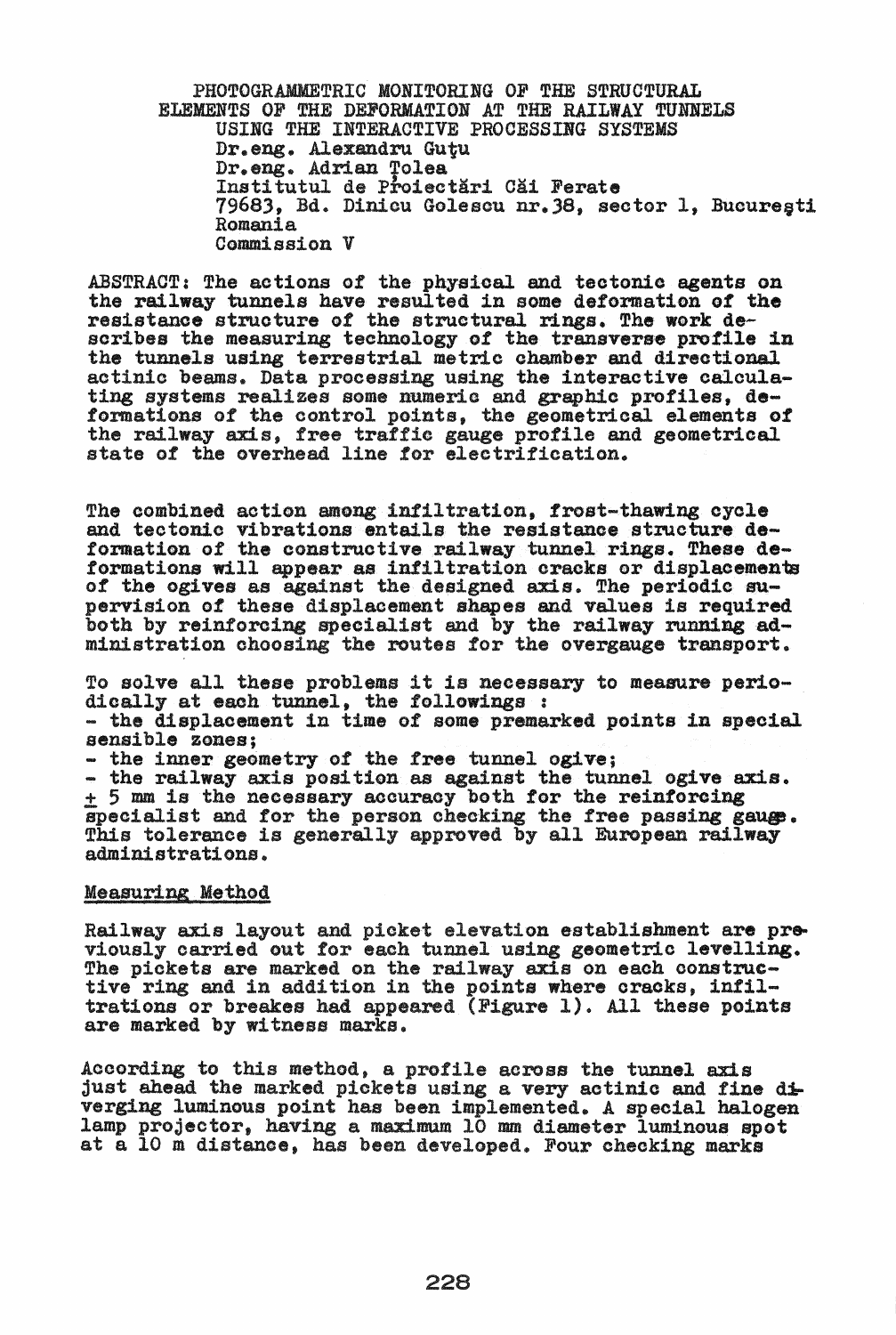

**Figure 1 The** scheme of the system of coordinates in the tunnel



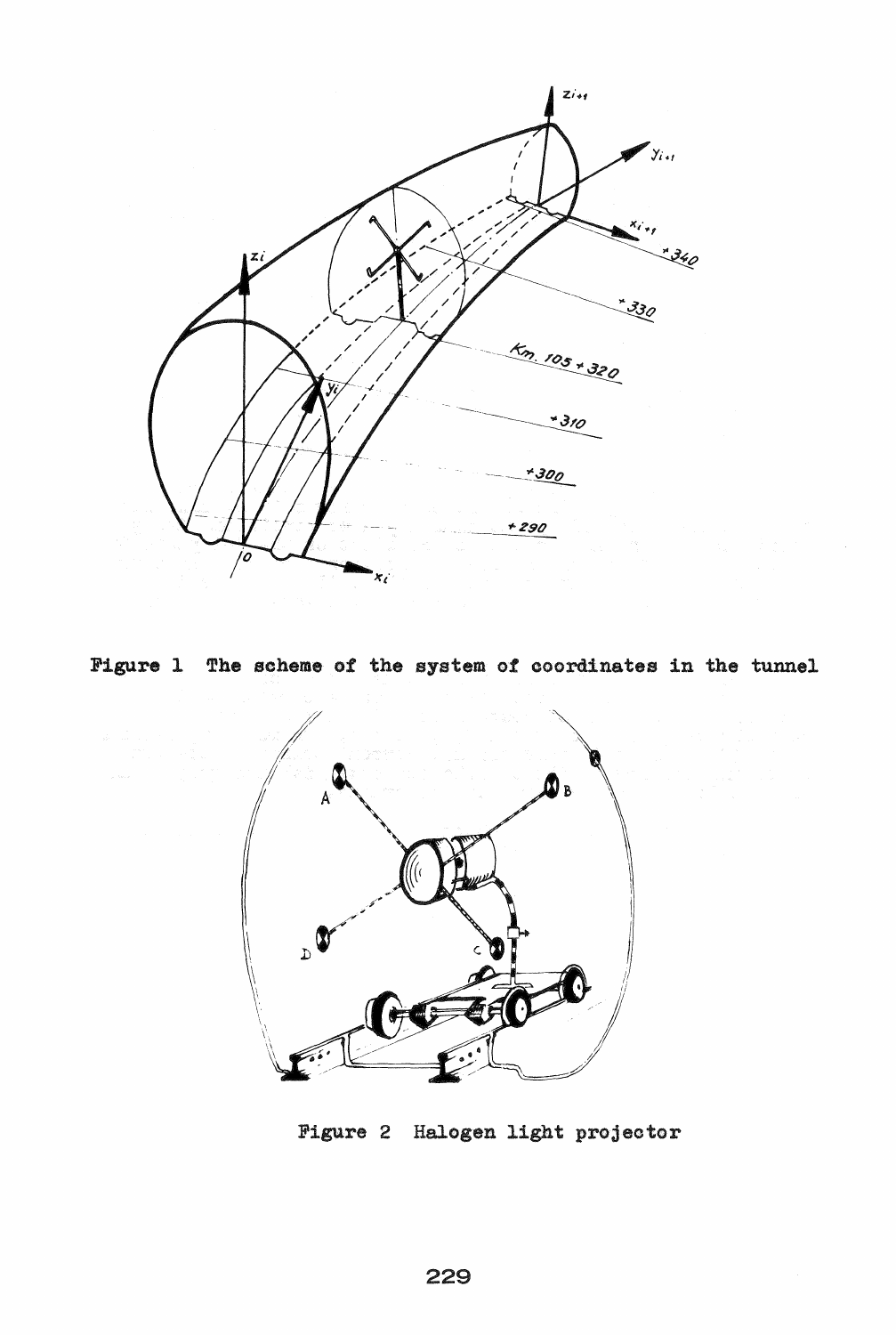placed at the ends of some invar bases and an attachment sys-<br>tem allow the luminous spot verticalization with a 10 secconds accuracy and the photograph outer orientation checking (Figure 2). The crossing of the luminous spot with the tunnel inner 0 give represents the required transverse profile, which photo-<br>graph is made using UMK 10/1318 camera having a 100 mm focal graph is made using UMK 10/1318 camera having a 100 mm focal length. The photograph is processed using plates with a 23 DIN sensitivity, type WP. The camera is quasiparallel oriented with the profile plan made by the luminous spot.

The processing algerithm is the following:

- 1. The calibrated camera is placed at 10 m from the first pro- file  $i=1$
- 2. The plate j=l is plaoed in the oamera
- 3. The consecutive profiles i,  $i+1$ ,  $i+2$  are photographed on the j plate
- 4. If the profiles are not finished, the camera is placed at 10 m from the last photographed profile  $(i+2)$  and the  $j+1$ plate is loaded
- $5. 1:=1+2.$  The operations from 3 are repeated

In this way, each photograph includes three consecutive pro-<br>files. The third profile is placed at maximum 30 m, allowing to determine a certain point with  $a + 2$  mm precision. Every third profile on the *j* plate is the first on the j+l plate. On third profile on the j plate is the first on the j+l plate. On each profile there can be seen the section contour, the four each profile there can be seen the section contour, the four checking marks, the upper level of the rail and the eventual points marking the cracks/deformations in evolution.

## Data Precessing

Photograph measurements are made using mono- and stereocomparators equipped with ooordimeters. There are reoorded the in-Ber orientation element ooordinates *ot* the phetographs. the tour checking marks of the A,B,C,D scale, the rail upper-inner<br>level (for axis and track width), current points on the bank, og1ve and the key of the profile (to establish the gauge) and the possible checking marks of the cracks.

Photograph coordinates are changed into ground coordinates,<br>using congruent transformations:<br> $\forall$  ,  $\{\nabla^{2}(cos \nabla \times A - \nabla^{i})\}\n$ using oongruent transformations:

$$
X = m[X' + cos^{2}(\text{arc to } \frac{x'A - x'B}{x'B - x'c})]
$$
\n
$$
Y = Y(\text{preket}) - f(1 + \frac{x'^{2}}{f^{2}}) sin(\text{arc to } \frac{x'A - x'_{B}}{x'b - x'_{C}})
$$
\n
$$
Z = Z(\text{picket}) + mZ'
$$
\n
$$
m = \frac{1}{2f}(\frac{A-C}{x'a - x'_{C}} + \frac{B-D}{x'a - x'_{D}})
$$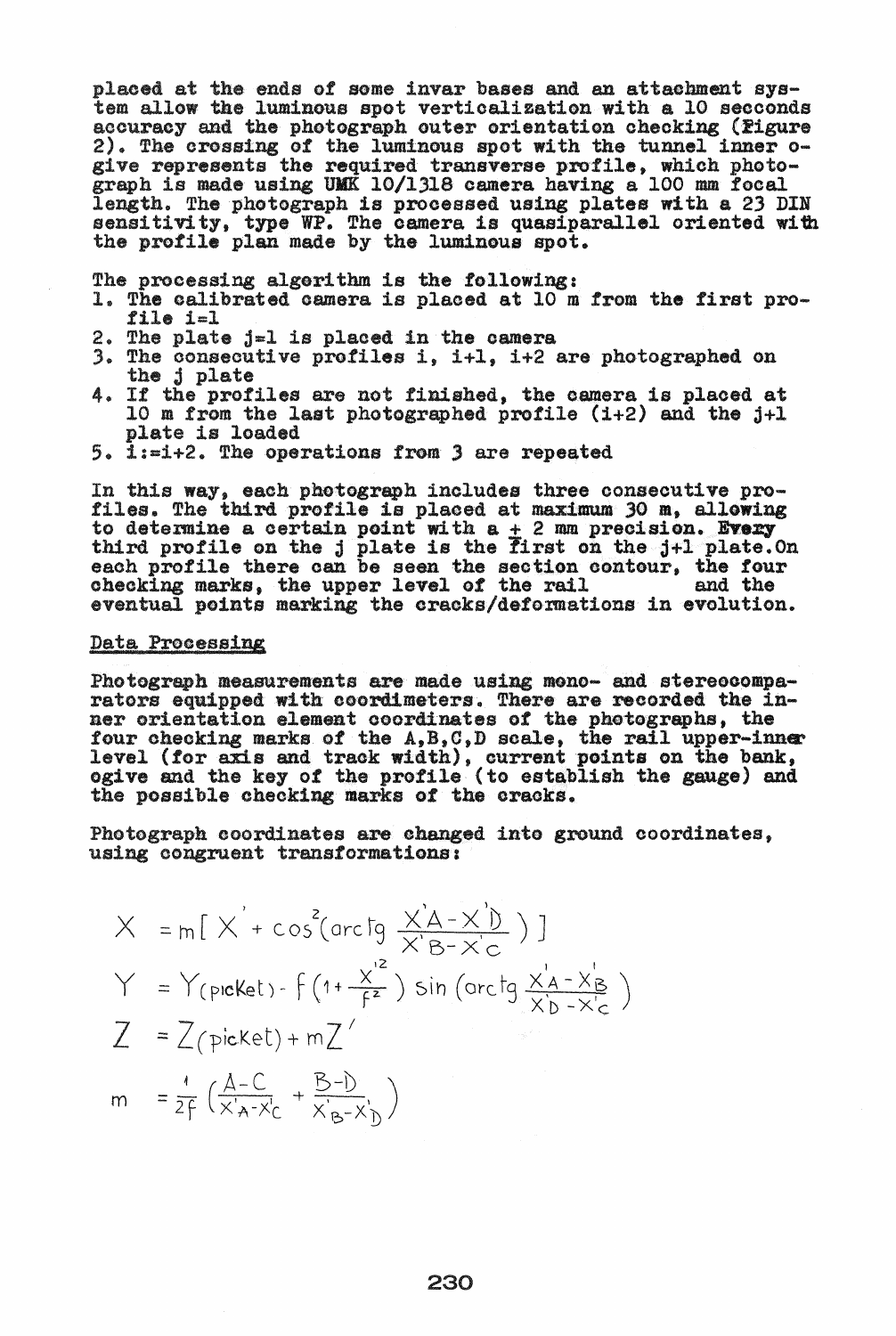microcomputers with graphical are used in processing operations.

The possibility to make three consecutive equidistant "C" mode profiles on the same photograph allows to compute rail axis curvature when the tunnel goes through a curve, using formulae in Figure 3.



 $R''$ .  $C^2 - a_1^2$ 02  $R_{1,2,3}$  =  $1/2 (R' + R'')$  $R_{3,4,5}$  =  $\frac{1}{2}$   $(R''' + R'')$  $R_{n-2,n-1,n} = \sqrt{2(R^{k-1}, R^{k})}$  $k = current$  number of the photo.

Figure 3 Rail axis curvature computation

The railway curve ray can be established by computing curvature values measured on all photographs, according to the regression curve: v curve ray can be establi<br>
wred on all photographs,<br>  $\frac{N}{2}$   $\left[\frac{1}{2V}(c^2 \sum_{n=1}^N \frac{1}{2(1-V_0)^2} + \sum_{n=1}^N \frac{c^2-a^2}{2(1-V_0)^2}\right]$ 

 $\left[ \begin{array}{c} \frac{N}{2K} \end{array} \left[ \frac{1}{2K} \left( c^2 \sum_{i=1}^n \frac{1}{2a(k,i)} + \sum_{i=1}^n \frac{c^2-a^2(k,i)}{a_{(x+i,i)}} \right) \right] \right]$ 

Railway axis eccentricity as against the tunnel arch key vertical is computed from the difference between  $X$  (key) -  $X$  (axis) cal is computed from the difference between  $X$  (key) -  $X$  (axis) coordinates, thus, allowing the real gauge dynamic visualizaprofile by profile, considering the cross tunnel contours.

Considering an electrified line, the luminous spot specifies the free passing gauge as against the contact wire and the sustaining insulators.

Just the contact network point is measured as the highest con-<br>tour point, the resulting gauge being so recorded in the pro-<br>file file (Figure 4).

Conclusions

The photogrammetric method as against the classical ones has the following advantages when the inner tunnel gauge is to be established:<br>- low cost price;

- low cost price;<br>- measurements are made in a short period of time, without stopping the railway traffic for a long time;<br>- a data bank development to monitor tunnel evolution in the

- a data bank development to monitor tunnel evolution in the course of time:

- a data bank development *tor* free gauge in the tunnel. The routes for over gauge transport can be assigned, using proper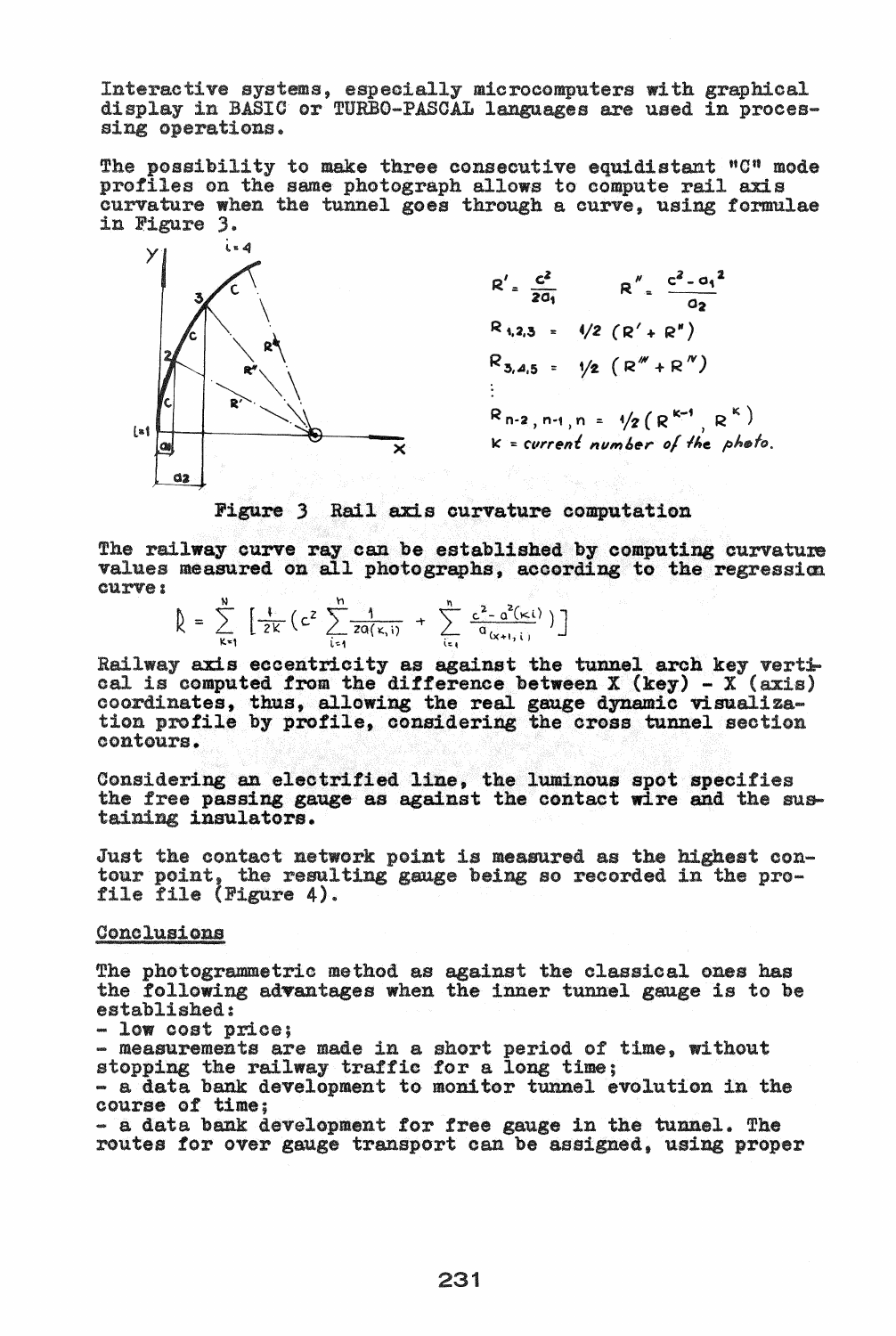interactive programmes.<br>- the accuracy ellipse is established by values:

The maximum railway axis deviations as against the axis regres-<br>sion curve do not exceed 2.5 mm, thus, being within a  $+$  5 mm tolerance allowed by the present-day works.



Figure 4 Contour recording on a WD plate

This method allowing to solve present-day running and maintehance problems represent another reason to photogrammetrically approach various technical and scientific fields of activity, in which case simple photogrammetric taking methods are assisted by computation interactive microsystems.

, , RESUME: Les actioDs des agents pqsiques ettectolliques sur les tunnels de chemin de fer ont comme effet l'apparition de deformations dans la structure de résistance des anneaux con-<br>structifs. On décrit dans l'article la technologie de mesurage structifs. On décrit dans l'article la technologie de mesurage<br>des profils transversaux dans les tunnels, utilisant des chambres métriques terrestres et des faisceaux actiniques dirigés.